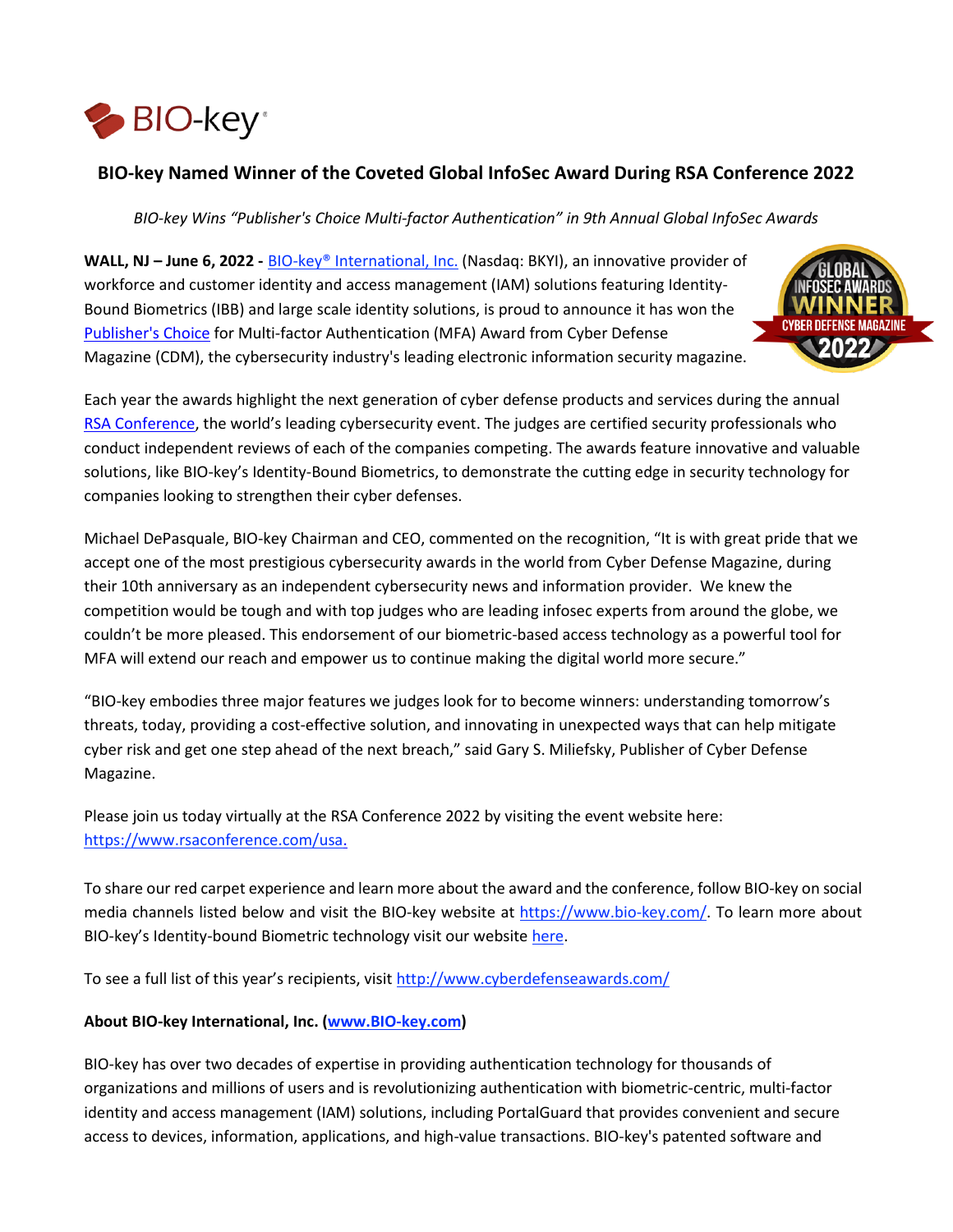hardware solutions, with industry-leading biometric capabilities, enable large-scale on-premises and Identity-asa-Service (IDaaS) solutions as well as customized enterprise and cloud solutions.

#### **About CDM InfoSec Awards**

This is Cyber Defense Magazine's ninth year of honoring global InfoSec innovators. Our submission requirements are for any startup, early stage, later stage or public companies in the INFORMATION SECURITY (INFOSEC) space who believe they have a unique and compelling value proposition for their product or service. Learn more a[t](https://matternow-my.sharepoint.com/personal/dweimer_matternow_com/Documents/Documents/www.cyberdefenseawards.com) [www.cyberdefenseawards.com.](http://www.cyberdefenseawards.com/)

## **About the judging**

The judges are CISSP, FMDHS, CEH, certified security professionals who voted based on their independent review of the company submitted materials on the website of each submission including but not limited to data sheets, white papers, product literature and other market variables. CDM has a flexible philosophy to find more innovative players with new and unique technologies, than the one with the most customers or money in the bank. CDM is always asking "What's Next?" so we are looking for Next Generation InfoSec Solutions.

## **About Cyber Defense Magazine**

With over 5 million monthly readers and growing, and thousands of pages of searchable online infosec content, Cyber Defense Magazine is the premier source of IT Security information for B2B and B2G with our sister magazine Cyber Security Magazine for B2C. We are managed and published by and for ethical, honest, passionate information security professionals. Our mission is to share cutting-edge knowledge, real-world stories and awards on the best ideas, products and services in the information technology industry. We deliver electronic magazines every month online for free, and special editions exclusively for the RSA Conferences. CDM is a proud member of the Cyber Defense Media Group. Learn more about CDM a[t](https://www.cyberdefensemagazine.com/) [https://www.cyberdefensemagazine.com](https://www.cyberdefensemagazine.com/) and visit [https://www.cyberdefensetv.com](https://www.cyberdefensetv.com/) an[d](https://www.cyberdefenseradio.com/) [https://www.cyberdefenseradio.com](https://www.cyberdefenseradio.com/) to see and hear some of the most informative interviews of many of these winning company executives. Join a webinar a[t](https://www.cyberdefensewebinars.com/) [https://www.cyberdefensewebinars.com](https://www.cyberdefensewebinars.com/) and realize that infosec knowledge is power.

#### **Engage with BIO-key:**

Facebook – Corporate[:](https://www.facebook.com/BIOkeyInternational/) <https://www.facebook.com/BIOkeyInternational/> LinkedIn – Corporate[:](https://www.linkedin.com/company/bio-key-international) <https://www.linkedin.com/company/bio-key-international> Twitter – Corporate[:](http://biokeyintl/) [@BIOkeyIntl](https://twitter.com/BIOkeyIntl)  Twitter – Investors[:](http://bio_keyir/) @BIO\_keyIR StockTwits: [BIO\\_keyIR](https://stocktwits.com/BIO_keyIR) 

**BIO-key Media Contact:**  Erin Knapp Matter Communications [BIO-key@matternow.com](mailto:BIO-key@matternow.com)  914-260-3158